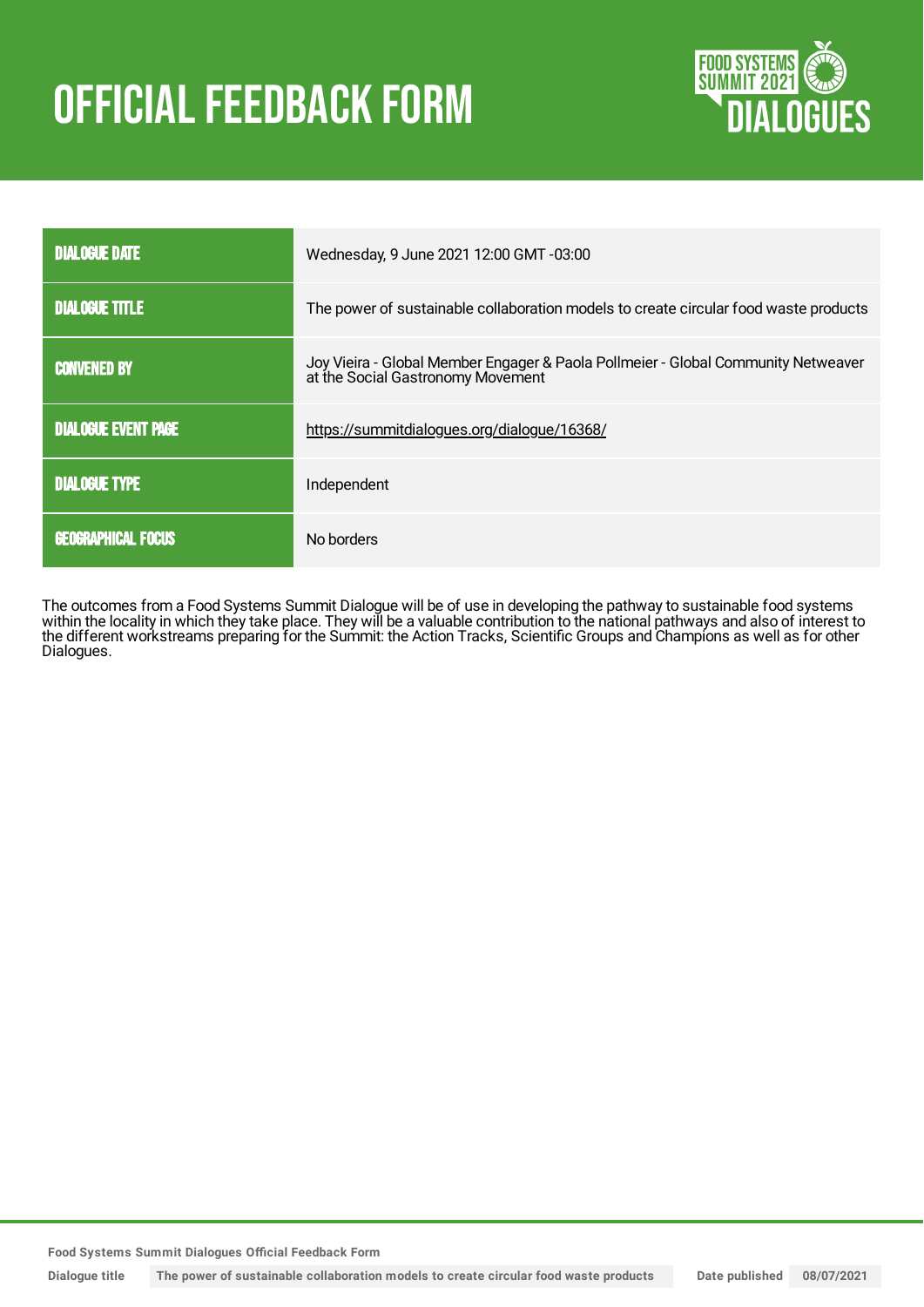## 1.PARTICIPATION



#### NUMBER OF PARTICIPANTS FROM EACH STAKEHOLDER GROUP

| 18 | Small/medium enterprise/artisan             |                | Workers and trade union                     |
|----|---------------------------------------------|----------------|---------------------------------------------|
|    | Large national business                     |                | Member of Parliament                        |
| 8  | Multi-national corporation                  |                | Local authority                             |
|    | Small-scale farmer                          |                | Government and national institution         |
|    | Medium-scale farmer                         | 1              | Regional economic community                 |
|    | Large-scale farmer                          | 1              | <b>United Nations</b>                       |
| 8  | Local Non-Governmental Organization         |                | International financial institution         |
| 10 | International Non-Governmental Organization | $\overline{2}$ | Private Foundation / Partnership / Alliance |
|    | Indigenous People                           | 3              | Consumer group                              |
| 6  | Science and academia                        | 7              | Other                                       |
|    |                                             |                |                                             |

**Food Systems Summit Dialogues Official Feedback Form**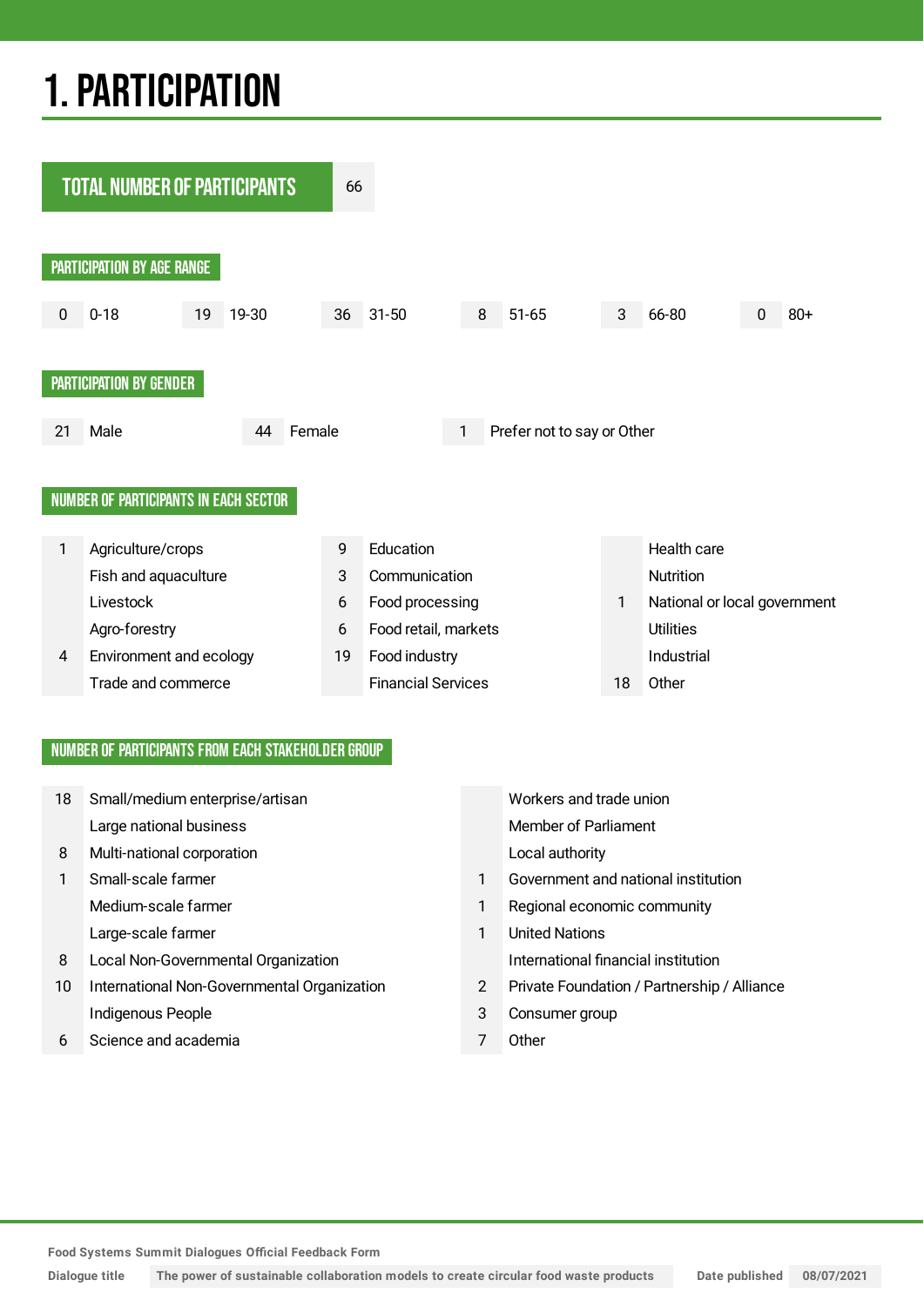## 2. PRINCIPLES OF ENGAGEMENT

HOW DID YOU ORGANIZE THE DIALOGUE SO THAT THE PRINCIPLES WERE INCORPORATED, REINFORCED AND ENHANCED?

The Social Gastronomy Movement (SGM) is committed to this year's UNFSS and intends to bring diverse and often unheard voices to the table through its trusted network and partnerships, always embracing a multi-stakeholder approach. This dialogue is part of a series of 6, convened by SGM, encompassing all 5 action tracks, and a final 6th connecting the dots dialogue. We chose to focus action track 2 on Food waste since we believe that if we activate our ecosystem around Food waste awareness we can together think about solutions that support us in reducing, using or even up-cycling food waste. According to SOS Bali, 1/3 of all food in the world is wasted annually while over 174 million people suffer from acute starvation. At the Social Gastronomy Movement community we have several examples of the power that sustainable collaboration models can have. One great example is the Food Solidarity Fund, launched by SGM in 2020, where with the support of our partner World 50 best we were able to distribute funds for 10 different organizations around the world. Their work resulted in 12,371.447Kg of ingredients that were going to waste being saved, besides the 337k meals served. So in this dialogue we wanted to think about collaborative sustainable collaboration models to create circular food waste products and that is why we designed a dialogue that focuses on: - Hearing the community and exploring what are the solutions they have already found to make food a circular commons and how to replicate those. - Discussing the disparities between consumer and producers needs and how we can prevent food waste by changing the consumption patterns in a way that is beneficial for both. - Identifying how we can foster and adapt collaboration models across the different sectors to make sure the surplus of the food systems are being directed to solving hunger Understanding the complexity of the food waste dynamics we broke the topic down in 6 breakout rooms with different themes.

#### HOW DID YOUR DIALOGUE REFLECT SPECIFIC ASPECTS OF THE PRINCIPLES?

We really felt that all participants embraced multi-stakeholder inclusivity. We had participants from different sectors. From start-ups, mulitalerals but also individuals who were just motivated to learn more about food waste. Next time we would like to make sure that if we talk for example about public policy we have also decision makers in this field participating to get more insights during the dialogue in this field. During the break out rooms participants were very open and embracing different perspectives and through the dialogue we were able to build trust between the facilitators and the participants which is even going beyond this dialogue. Many people felt connected and wanted to stay active and connected through our network.

#### DO YOU HAVE ADVICE FOR OTHER DIALOGUE CONVENORS ABOUT APPRECIATINGTHE PRINCIPLES OF ENGAGEMENT?

We specifically encourage other dialogue convenors to engage diverse voices and thus ensure multi-stakeholder inclusivity. Hearing different opinions and hopefully starting to understand and appreciate them can lead to strong cross-sector collaborations, which we believe are crucial in order to achieve the 2030 sustainable development agenda. We especially advise other convenors to not be afraid of diverging opinions. When bringing together people of many different backgrounds, it is clear that not everyone will agree on all points of discussion. Yet, those divergences lead to a better understanding of different perspectives, and hopefully to concrete actionable outcomes between sectors and stakeholders. In order to create a safe space where areas of divergences can be discussed without withholding, we encourage convenors to invite a trusted network. This way, trust with participants is already established which can foster more in-depth conversations and room for disagreements.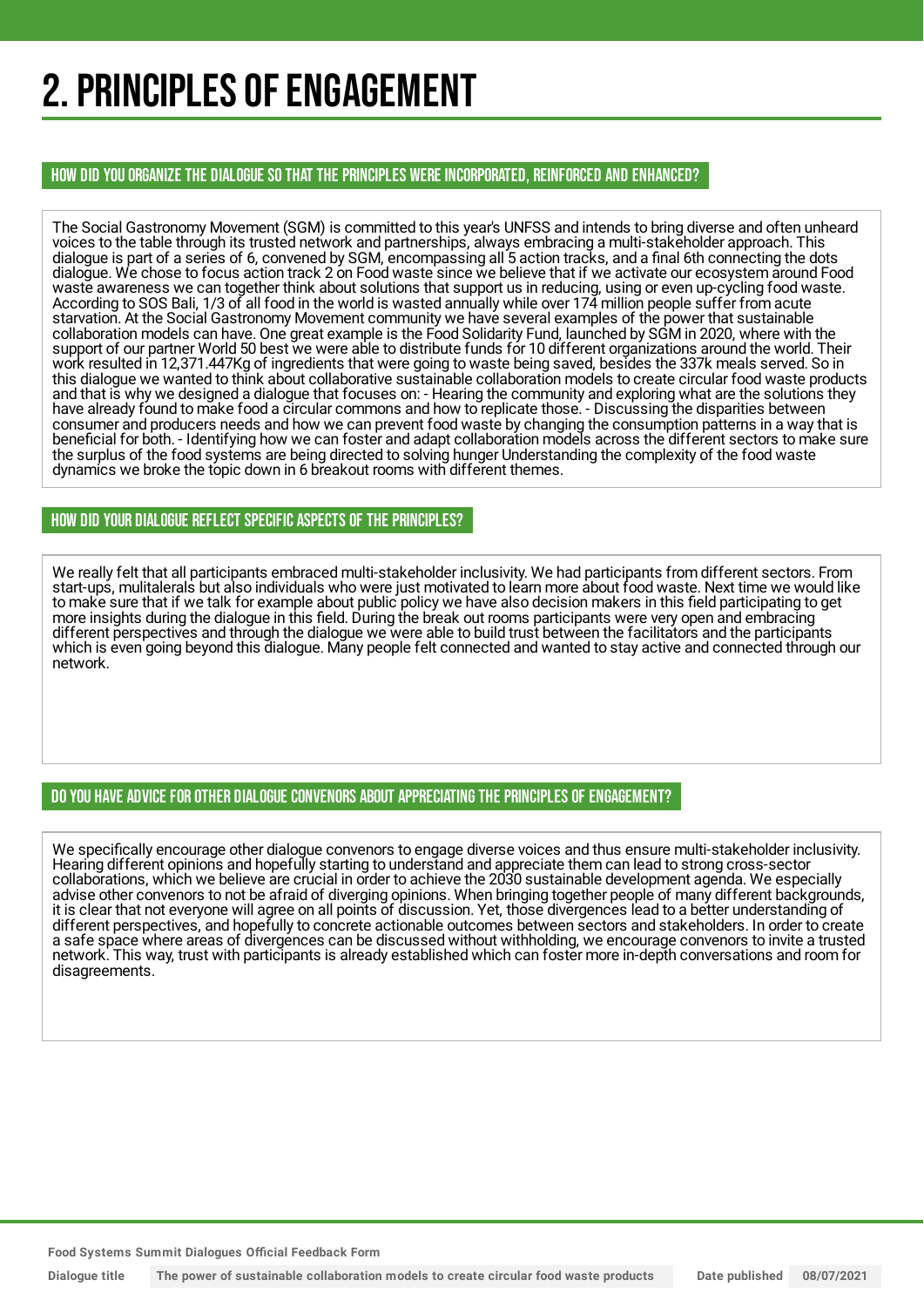## 3. METHOD

The outcomes of a Dialogue are influenced by the method that is used.

DID YOU USE THE SAME METHOD AS RECOMMENDED BY THE CONVENORS REFERENCE MANUAL?

✓ **Yes No**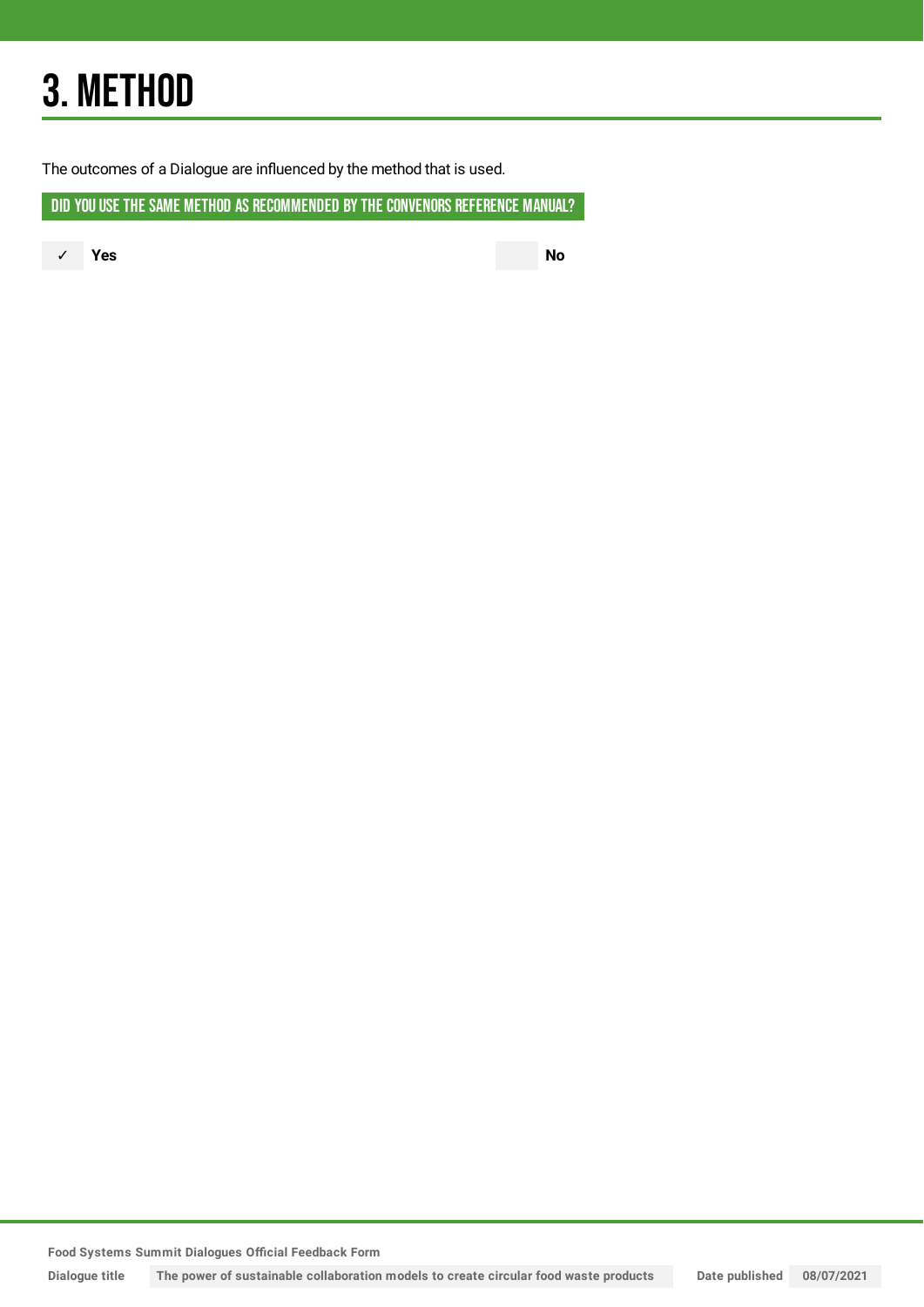## 4. DIALOGUE FOCUS & OUTCOMES

### MAJOR FOCUS

In this dialogue, our main focus was on understanding what is necessary to work as a collective on new collaboration models to approach together the problem of reducing, using, and upcycling food waste. Initially one of our ideas was to focus only on product creation but since it is a multi-sectoral approach there are different components we wanted to discuss with the social gastronomy community before we talk about food waste product development that focuses on rescuing food excess. The components we decided to discuss were:

1) discussing the importance of the farming sector as they are the start of the food cycle and can influence a lot on how much is wasted and reproduced.

2) rethinking our multi-sectoral collaborations to create a future that leaves no space for food waste

3) understanding the role of public policies as it plays an important role in encouraging food waste reduction and fostering innovations around the subject.

4) contrast the powerful consumer voice and needs with the producers' point of view since we believe that shifting consuming and production behaviors can encourage a fairer food system.

5) exploring how we can improve the distribution of healthy food surpluses for food-insecure people and how these systems can become economically sustainable for community organizations and farmers, producers, and suppliers?

**KFYWORDS** 

#### ACTION TRACKS

| Action Track 1: Ensure access to safe and<br>nutritious food for all      | Finance                      | Policy                     |
|---------------------------------------------------------------------------|------------------------------|----------------------------|
| Action Track 2: Shift to sustainable<br>consumption patterns              | Innovation                   | Data & Evidence            |
| Action Track 3: Boost nature-positive<br>production                       | Human rights                 | Governance                 |
| Action Track 4: Advance equitable livelihoods                             | Women & Youth<br>Empowerment | Trade-offs                 |
| Action Track 5: Build resilience to<br>vulnerabilities, shocks and stress |                              | Environment<br>and Climate |

**Food Systems Summit Dialogues Official Feedback Form**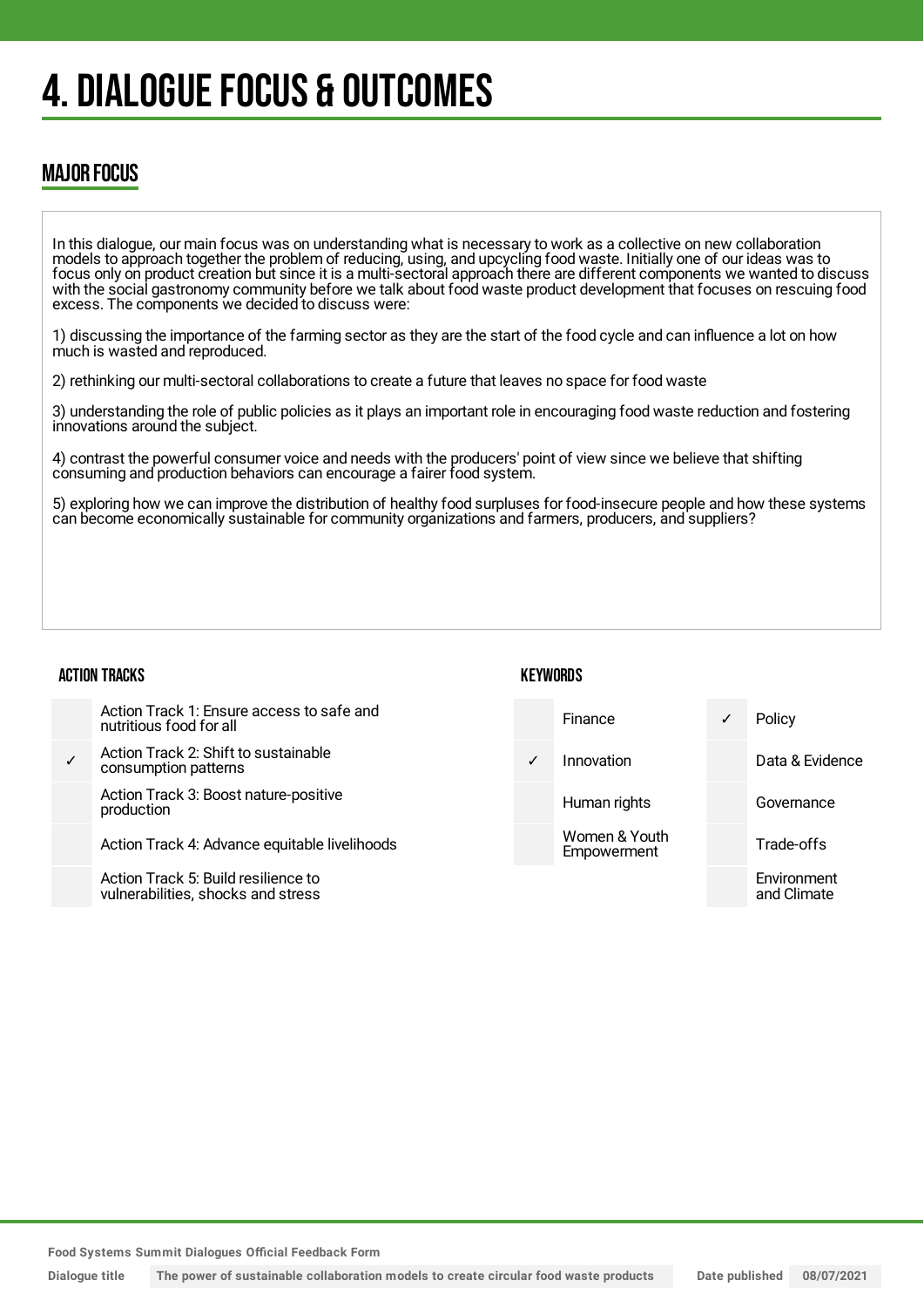### MAIN FINDINGS

1) Farming sector

We must engage all parts of the food system to create multiple solutions that will collectively foster sustainable change.

We need to create a system of accountability for consumers, governments, small/medium businesses and corporations

Empowering farmers and making farming sexy again. We must harvest the talent of female, minority, and youth populations.

2) Multi-sectoral collaborations

Build a global campaign with multiple sectors around food waste – improving the chains of communication between producers, consumers, and large supermarkets (donate)

Educate young minds on the importance of preservation of ingredients and acknowledging the entire products, for example through traditional culinary methods

Educate the producers on how to meet the demand of consumers more responsibly, for example by not overstocking (and more possibilities)

3) Role of public policies

Education. If we are going to generate change, we need to focus on education. It is the true pillar for change. We need to educate on resources and systems, and teach people the real value of food.

Partnerships. We would like to see incentivization of profitable networking. Partnerships are key for change. There should be an incentive for collaboration.

Transparency. The system cannot change, if systems aren't transparent.. Trust makes change. We can only trust food systems if they are transparent.

4) Consumer voice and needs with the producers point of view Food literacy as a tool for mindset shifts in every part of the food chain (teaching the value of good food and impacts)

Giving visibility and responsible messaging about the solutions that currently exist, their added value and impact in the food systems.

The power of togetherness and networks of networks; creating an ecosystem of change.

5) Distribution of healthy food surpluses for food insecure people

NURTURING EQUITY across our food system: We need to build models that support economic equity and benefit all stakeholders in order to see true systems change. By creating examples and mechanisms how sustainable practices can bring value and opportunity. With this we can build a new culture around the value of our food

EDUCATION IS KEY to bridging inclusivity and social equity across all cultures. EDUCATION needs to be democratised: accessible and recognized by all class systems to ensure adoption and a shift in behaviors. It should also be responsive to the diverse communities and represent food customs and heritage

The need for a GLOBAL PERSPECTIVE owned and supported by governments that expresses the value of our food system, recognizes how their countries' systems are interconnected and asks for commitments that will positively influence and incentify sustainability, health and equity

**KEYWORDS** 

#### ACTION TRACKS

| Action Track 1: Ensure access to safe and<br>nutritious food for all      | Finance                      | ✓ | Policy                     |
|---------------------------------------------------------------------------|------------------------------|---|----------------------------|
| Action Track 2: Shift to sustainable<br>consumption patterns              | Innovation                   |   | Data & Evidence            |
| Action Track 3: Boost nature-positive<br>production                       | Human rights                 |   | Governance                 |
| Action Track 4: Advance equitable livelihoods                             | Women & Youth<br>Empowerment |   | Trade-offs                 |
| Action Track 5: Build resilience to<br>vulnerabilities, shocks and stress |                              |   | Environment<br>and Climate |
|                                                                           |                              |   |                            |

**Food Systems Summit Dialogues Official Feedback Form**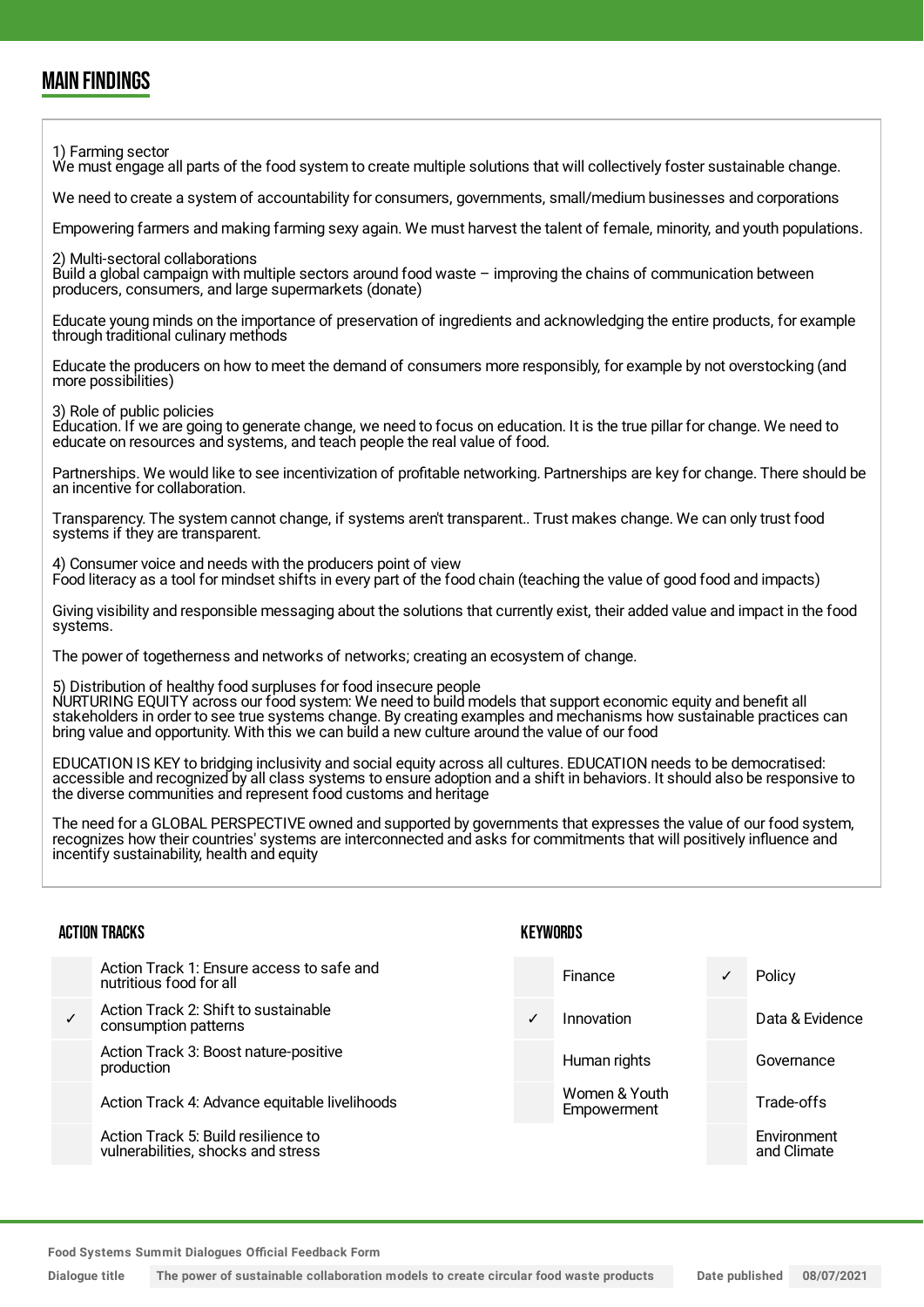## OUTCOMESFOR EACH DISCUSSION TOPIC- 1/5

| Outcomes breaking room 1: Role of the farming sector                                                                                                                                                                                                                                                                                                                                                                                                                                                                                                                                                                                                                                                                                                                                                                                                                                                                                |
|-------------------------------------------------------------------------------------------------------------------------------------------------------------------------------------------------------------------------------------------------------------------------------------------------------------------------------------------------------------------------------------------------------------------------------------------------------------------------------------------------------------------------------------------------------------------------------------------------------------------------------------------------------------------------------------------------------------------------------------------------------------------------------------------------------------------------------------------------------------------------------------------------------------------------------------|
| The farming sector starting the food cycle can influence a lot on how much is wasted and reproduced. Many participants<br>outlined the following challenges during the session:                                                                                                                                                                                                                                                                                                                                                                                                                                                                                                                                                                                                                                                                                                                                                     |
| - consuming in ethical ways can be out of people's possibilities and that the logistics of maintaining food waste creates<br>winners and losers<br>- waste of talent, especially among farmers and on the farm<br>- relationships are lacking between chefs and farmers<br>- the issue of food waste has to be seen from a wide perspective that considers government while creating alternative<br>systems for farmers                                                                                                                                                                                                                                                                                                                                                                                                                                                                                                             |
| After understanding and discussing the challenges the participants moved quickly to the ideation of solutions:                                                                                                                                                                                                                                                                                                                                                                                                                                                                                                                                                                                                                                                                                                                                                                                                                      |
| - empowering farmers to create products could provide an income all year long and change the way people view farmers<br>- changing the way we consume and not taking advantage of biodiversity<br>- looking at the value chain and implement regulations on the value of food<br>- creating infrastructures that teach farmers how to invest and grow their portfolios<br>- consumers need to start caring and the youth needs to be empowered and be connected to the land<br>- food in schools is a way to support local farmers and teach kids about the biodiversity that surrounds them<br>- hosting zero food waste events at farms<br>- women are the farmers that must be empowered and have their own economic weight to pull in their communities<br>- we can co-create projects that preserve foods and then be given to food pantries<br>intanuata taa maad ta'uu inta armaanaarnaitrita balm aaliyaa thaaa mualdanaa . |

- integrate too good to go into our community to help solves these problems
- cocreate a system that feeds itself with value. this can be done through political change pressured by consumers

#### ACTION TRACKS

#### **KEYWORDS**

|              | Action Track 1: Ensure access to safe and<br>nutritious food for all      |              | Finance                      | ✓ | Policy                     |
|--------------|---------------------------------------------------------------------------|--------------|------------------------------|---|----------------------------|
| $\checkmark$ | Action Track 2: Shift to sustainable<br>consumption patterns              | $\checkmark$ | Innovation                   |   | Data & Evidence            |
|              | Action Track 3: Boost nature-positive<br>production                       |              | Human rights                 |   | Governance                 |
|              | Action Track 4: Advance equitable livelihoods                             |              | Women & Youth<br>Empowerment |   | Trade-offs                 |
|              | Action Track 5: Build resilience to<br>vulnerabilities, shocks and stress |              |                              |   | Environment<br>and Climate |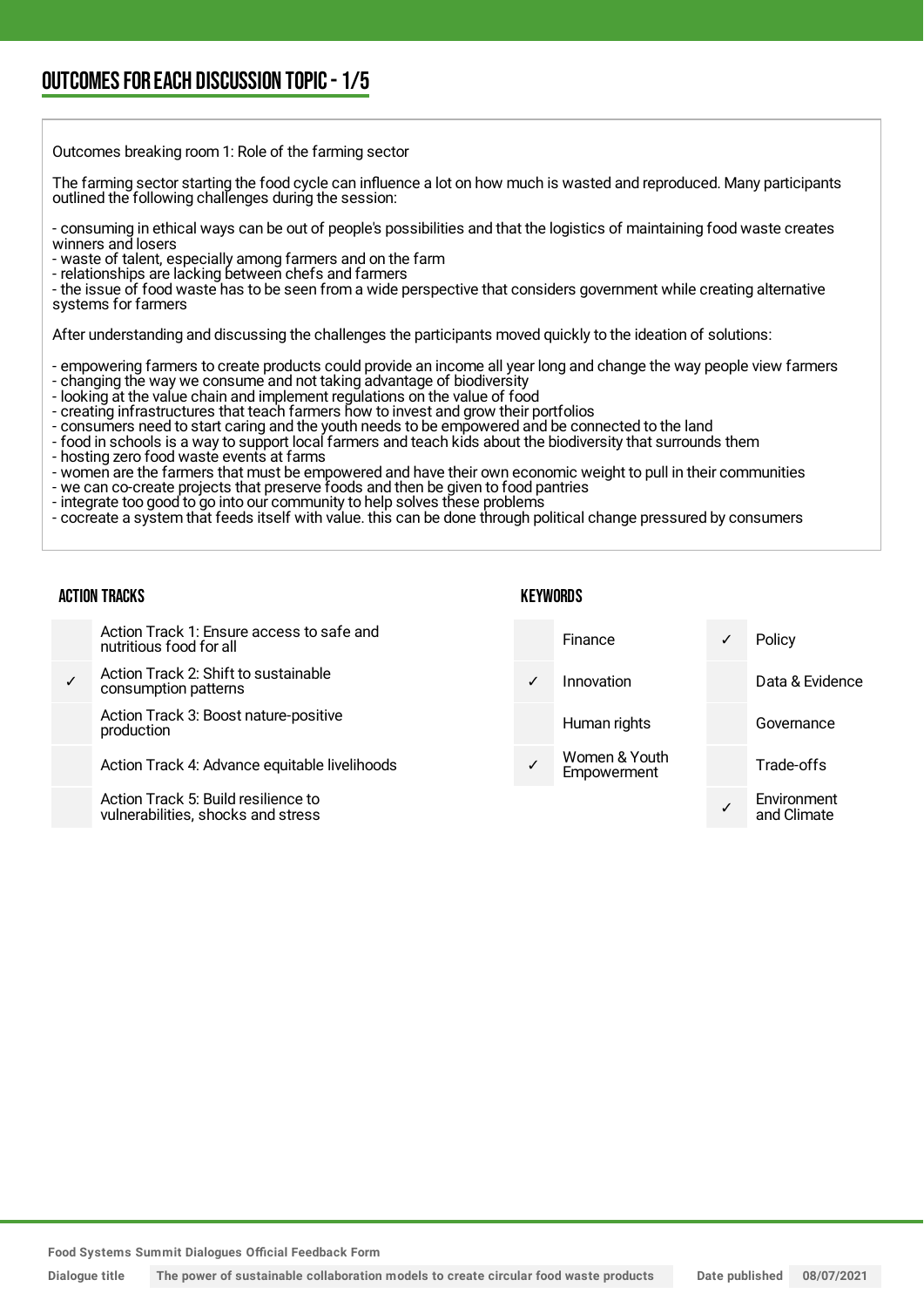Outcomes breaking out room 2: Rethinking our multi-sectoral collaborations to create a future that leaves no space for food waste?

Our Food System already involves multi-sector partnerships but resources such as food are still wasted. That is why we want to explore together how to rethink our multi-sectoral collaborations to create a future that leaves no space for food waste.

Participants outlined how hard it is sometimes to partner with big companies because of branding and food manipulation guidelines. Companies don't want to be liable.

Another problem many mentioned is that there are no communication channels established that support in announcing overproduction from the private sector to NGOs and to businesses who treat food waste. Also the connection between companies and farmers is not well established. Farmers have a big challenge with overproduction and have no efficient ways to connect and deliver in an efficient way their products for food processing to avoid it getting wasted. And last but not least the consumer. There is no real discussion and connection between the producers of food with the end consumer.

Even if many countries have food banks who have taken over that role of being an articulator and connector, a big challenge is their capacity of distribution and logistics. They do not have enough funds to bring food at the right time to the right stakeholders.

That is why we came up with different solution approaches that we recommend to investigate further:

- Create chains of communications between all – create a marketplace where all actors can easily exchange information around food waste

- Communicate and build awareness in the consumers and the restauration sector on the food waste and methods to fight against it

- Convert kitchens in laboratories where chefs can experiment recipes and apply traditional techniques through fermentation for example.

- Support more entrepreneurs who cook home and sell food at home and promote their Ideas on how to reduce food waste in the food delivery system. The idea of cloud kitchens is definitely a concept to research and explore further.

- promote education with consumers focusing on teaching traditional methods of preservation - work together on a global campaign undermining that we don't get our money and throw it in the trash! Food is money. Food has value.

- acknowledging food ingredients and their virtues. Create awareness within the consumers, educate young minds at school, professionals at hospitality, producers etc., on traditional methods of preservation and that throwing away parts of ingredients that are perfectly edible is throwing away energy (water, work, light, effort etc.).

- composting systems must be re-enforced

- Communicate overproduction - we need to know how much to actually become active!

| <b>ACTION TRACKS</b> |                                                                           | KEYWORDS     |                              |   |                            |
|----------------------|---------------------------------------------------------------------------|--------------|------------------------------|---|----------------------------|
|                      | Action Track 1: Ensure access to safe and<br>nutritious food for all      |              | Finance                      | ✓ | Policy                     |
|                      | Action Track 2: Shift to sustainable<br>consumption patterns              | $\checkmark$ | Innovation                   |   | Data & Evidence            |
|                      | Action Track 3: Boost nature-positive<br>production                       |              | Human rights                 | ✓ | Governance                 |
|                      | Action Track 4: Advance equitable livelihoods                             |              | Women & Youth<br>Empowerment |   | Trade-offs                 |
|                      | Action Track 5: Build resilience to<br>vulnerabilities, shocks and stress |              |                              |   | Environment<br>and Climate |

**Food Systems Summit Dialogues Official Feedback Form**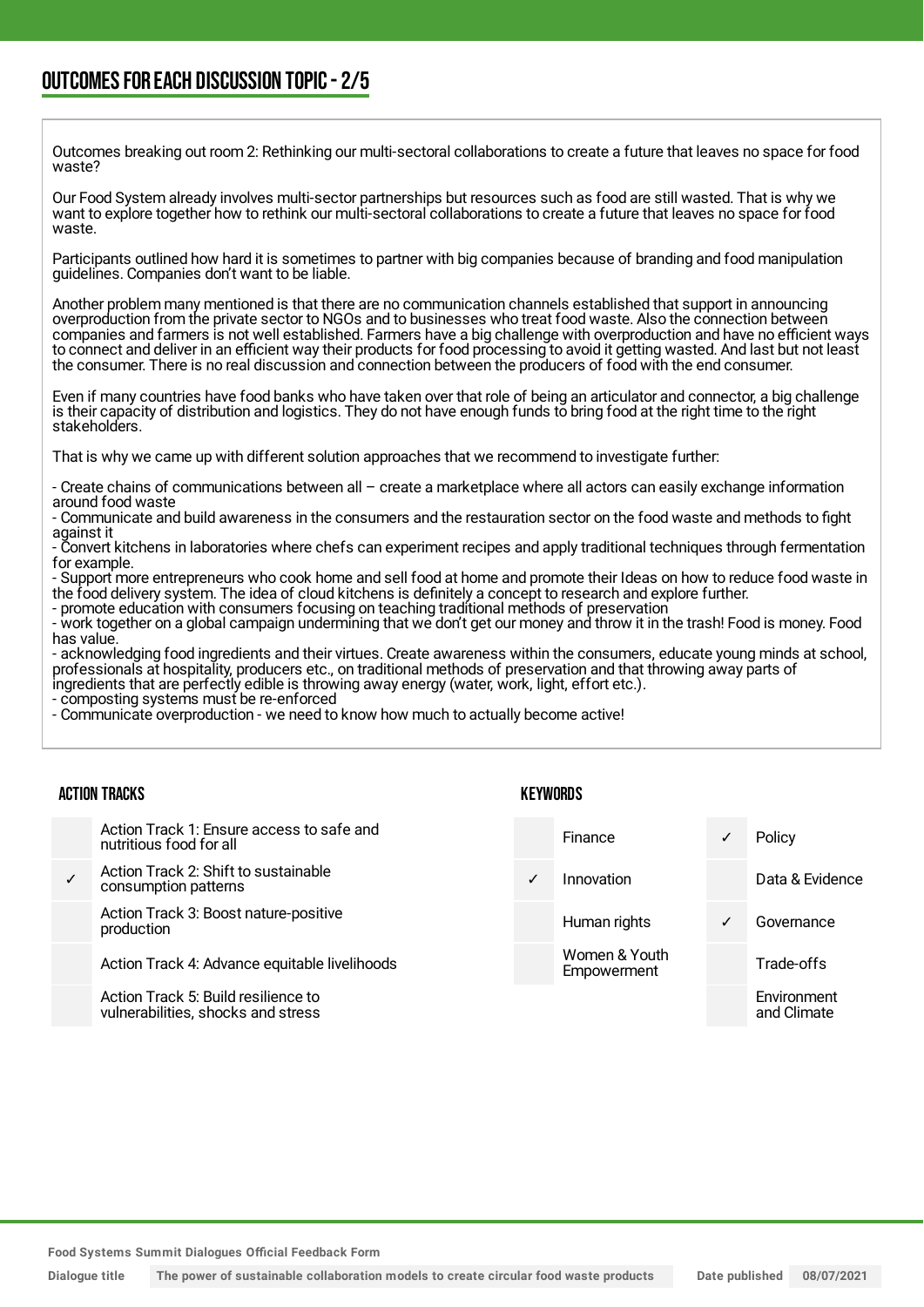Outcomes breaking out room 3: Role of public policies

Public policies play an important role in encouraging food waste reduction and fostering innovations around the subject. In our session we asked ourselves how effective are those in creating circular collaboration models that incentivize the production of products. What needs to change in order to leverage more impact through policies?

Most of the participants agreed that this is a very delicate subject. Often organizations or companies have very good ideas and projects, but if they are not supported by real state policies, they will disappear when the new government comes, especially in Latin America. That is why one of the main recommendations is that we need to focus on collective impact programmes engaging: Government, Private, and Society. Projects need a common ground between these sectors.In order to achieve that collaboration we need one key ingredient: Communication. Only through active dialogues we can achieve alignment, understanding and TRUST. All agreed that only trust makes change.

We believe that the government can become one of those food system game changers, incentivizing people to join the farming business, and encouraging the next generation to trust and get involved. Public policies definitely CAN make a difference.

But very often only if not only the government is committed but also other actors in the food system especially because some policies are very hard to implement. So we need to find a good mix between laws and action-driven collaboration to solve food waste challenges. Here are the most discussed solution approaches for fostering public participation and collaboration:

- Get specific funds and bring either tax benefits or other incentives to allow people to get started. They often want to act, but don't know how. This can also have a snowball effect. Have specific

- If we are going to generate change, we need to focus on education. It is the true pillar for change. We need to educate on resources and systems, and teach people the real value of food.

- We need more transparency. The system cannot change, if systems aren't transparent.. Trust makes change. We can only trust food systems if they are transparent.

- underline that eating is a political act

- redesign social conscience of restaurants, and educate them. Government can encourage restaurants to repurpose food and therefore help the community.

- Normally we need to educate the consumer - but it's very hard to educate 6 billion people. Maybe what we can do is try to educate food manufacturers. They should be more aware of the real value of food; it is not just a commodity. A simple solution could be with labeling, for example, labels about expiry date can be confusing and food that is still very edible is thrown away as a consequence.

- Create a network where everyone can share knowledge but also needs. What can be an ingredient for someone, can be a waste for someone else.

- create workshops on how to reduce food waste - learn how to use composting bins, and use it for the fields. Reward system: If citizens recycle and create only little waste, you have to pay less for the rubbish. It can be implemented locally by governments (example: is already implemented in Switzerland where you pay per bag of waste)

**KEYWORDS** 

#### ACTION TRACKS

Action Track 1: Ensure access to safe and nutritious food for all

✓ Action Track 2: Shift to sustainable consumption patterns

> Action Track 3: Boost nature-positive production

Action Track 4: Advance equitable livelihoods

Action Track 5: Build resilience to vulnerabilities, shocks and stress

### Finance **∠** Policy Innovation Data & Evidence Human rights **V** Governance Women & Youth **Empowerment** Trade-offs Environment and Climate

**Food Systems Summit Dialogues Official Feedback Form**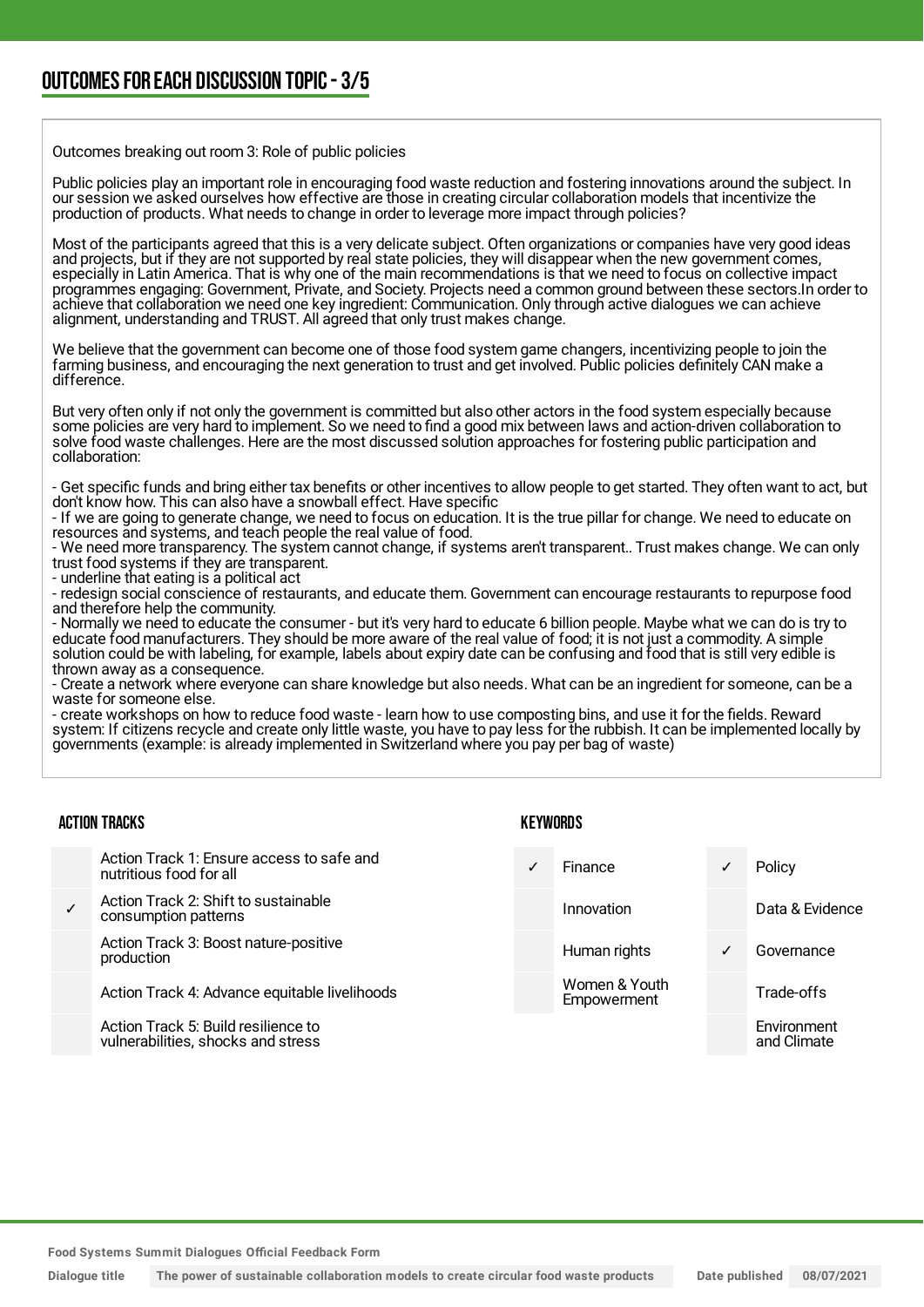Outcomes breaking out room 4: Consumer voice and needs with the producers point of view

Shifting our consuming behaviors in order to produce less waste and encourage a more fair food system is more important than ever. Many from us work in communities that would not consume certain products. How can we reach them and make them part of the consumption chain? How can we drive consumer demand for sustainable food systems that reduce waste? What innovations/solutions already exist around our consumer culture that we can replicate in other markets/regions ? How do we make by-products more accessible and desirable?

In this discussion all agreed that this will only be possible if we start building bridges between the consumers and producers. We need to think about bridging the gap between. These are the ideas that have been worked on to building bridges:

- Bring visibility to positive impact initiatives
- A chef in its restaurant can be a platform to educate and bring awareness to the consumer
- support farmers to offset their food waste with a network of restaurants & chef partners
- create a coalition of local farmers, create a stall to offer their products and meet the farmers.
- Food education as a main connector. How can we foster these knowledge transfers in Hospitality and culinary schools in order to create a new mindset for culinary students.
- create an open source supplier network and look for new mechanisms for more shared ownership

#### ACTION TRACKS

#### **KEYWORDS**

| Action Track 1: Ensure access to safe and<br>nutritious food for all | <b>Finance</b>               | Policy          |
|----------------------------------------------------------------------|------------------------------|-----------------|
| Action Track 2: Shift to sustainable<br>consumption patterns         | Innovation                   | Data & Evidence |
| Action Track 3: Boost nature-positive<br>production                  | Human rights                 | Governance      |
| Action Track 4: Advance equitable livelihoods                        | Women & Youth<br>Empowerment | Trade-offs      |
| Action Track 5: Build resilience to                                  |                              | Environment     |

**Food Systems Summit Dialogues Official Feedback Form**

vulnerabilities, shocks and stress

and Climate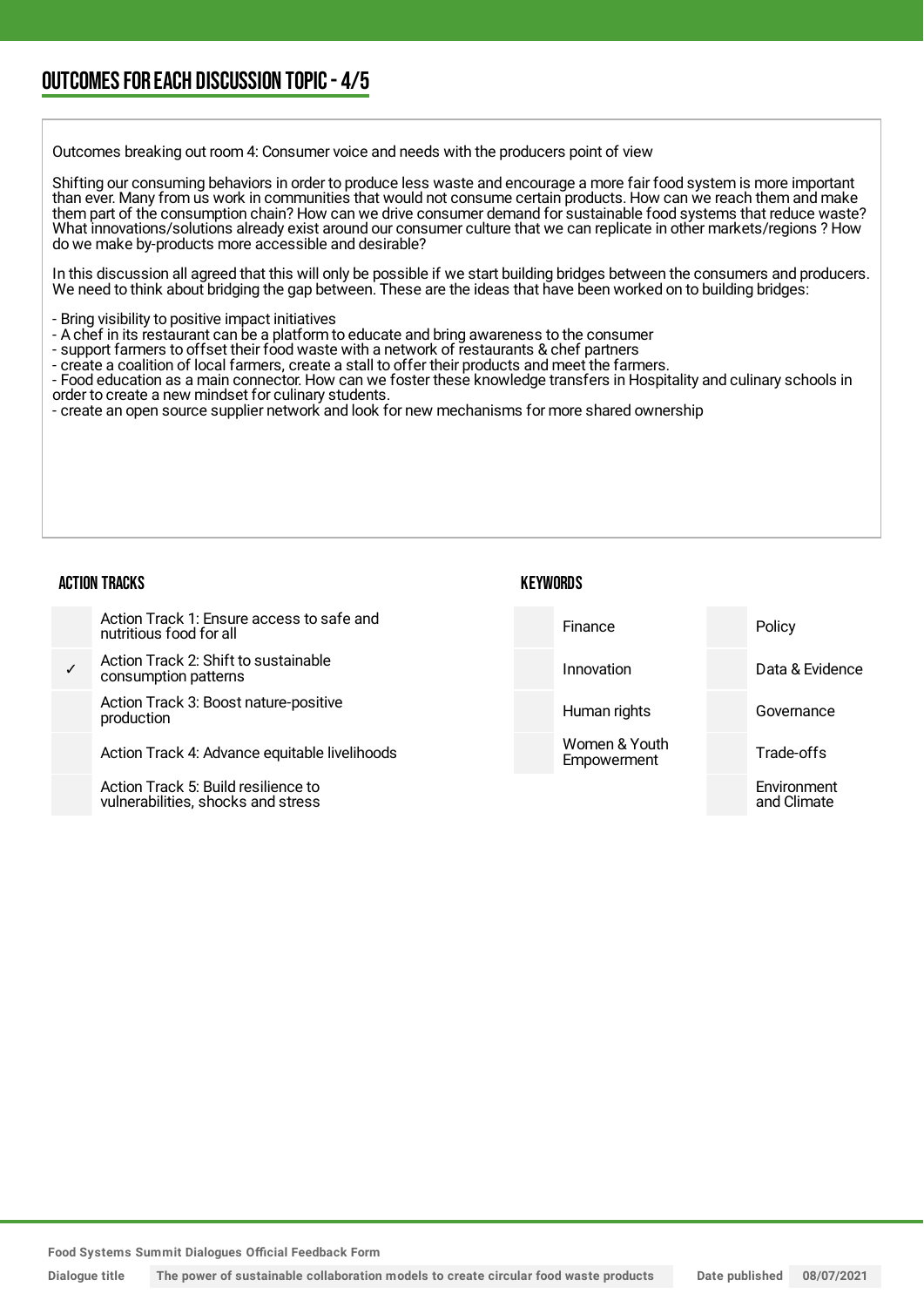### OUTCOMESFOR EACH DISCUSSION TOPIC- 5/5

Outcomes breaking out room 5: Community solution around food waste

Whilst tons of food is wasted every day people are suffering from food security around the globe. In front of us are two problems that share common solutions to enable healthy, equitable, well-fed communities and sustainability of our food system. Social responsible actions can be led at the community level and help strengthen resilience for those most vulnerable.

Our discussion will address these 2 challenges with the goal of improving and sustaining access to healthy fresh foods while setting the foundation for social and economic equity. That is why we discussed three main questions based on these challenges.

1) How can we improve the distribution of healthy food surpluses for those food insecure?

- Create a recovery chain within the city to transform the waste for ones into opportunities for others through distribution points. Change the system that is set up to perpetuate hunger

- We need to redefine econ opportunity of waste/losses and change the culture of how food is perceived in the hospitality industry

- Tackle the undernourishment of culture that can walk together with hunger but also alone perpetuating hunger

- Food and class systems: while in Europe waste zero culture makes you a modern citizen, the concept of waste in poor countries where to waste demonstrates power (e.g. in Latam)

- understanding government role and what countries produce

- democratising local and indigenous food

2) What role industry can play to shift consumer behaviour to be truly sustainable:

- redirection of Government subsidies and investment to support local farmers to create their circular economies and not only profit-driven

- companies should offer a variety of food to allow consumers to choose what's right for them

- incentivize local stores to invest in local food; and not just resell big corps highly processed products

3) How can we ensure these systems are economically sustainable for community organizations and farmers, producers and suppliers?

- putting pressure on governments to force restaurants to have ecological and waste plans

- build opportunities for people to realize the benefits to shift their behaviour: social stewards to connect social equity to economic equity

- EDUCATION needs to be democratised: accessible and recognized by all class systems and in that process create channels and awareness

- We need a global perspective on economic value of food and universal understanding about the value of our food system

#### ACTION TRACKS

Action Track 1: Ensure access to safe and nutritious food for all

✓ Action Track 2: Shift to sustainable consumption patterns

> Action Track 3: Boost nature-positive production

Action Track 4: Advance equitable livelihoods

Action Track 5: Build resilience to vulnerabilities, shocks and stress

#### **KEYWORDS**

Finance Policy Innovation Data & Evidence Human rights **Governance** Women & Youth Empowerment Trade-offs **Environment** and Climate

**Food Systems Summit Dialogues Official Feedback Form**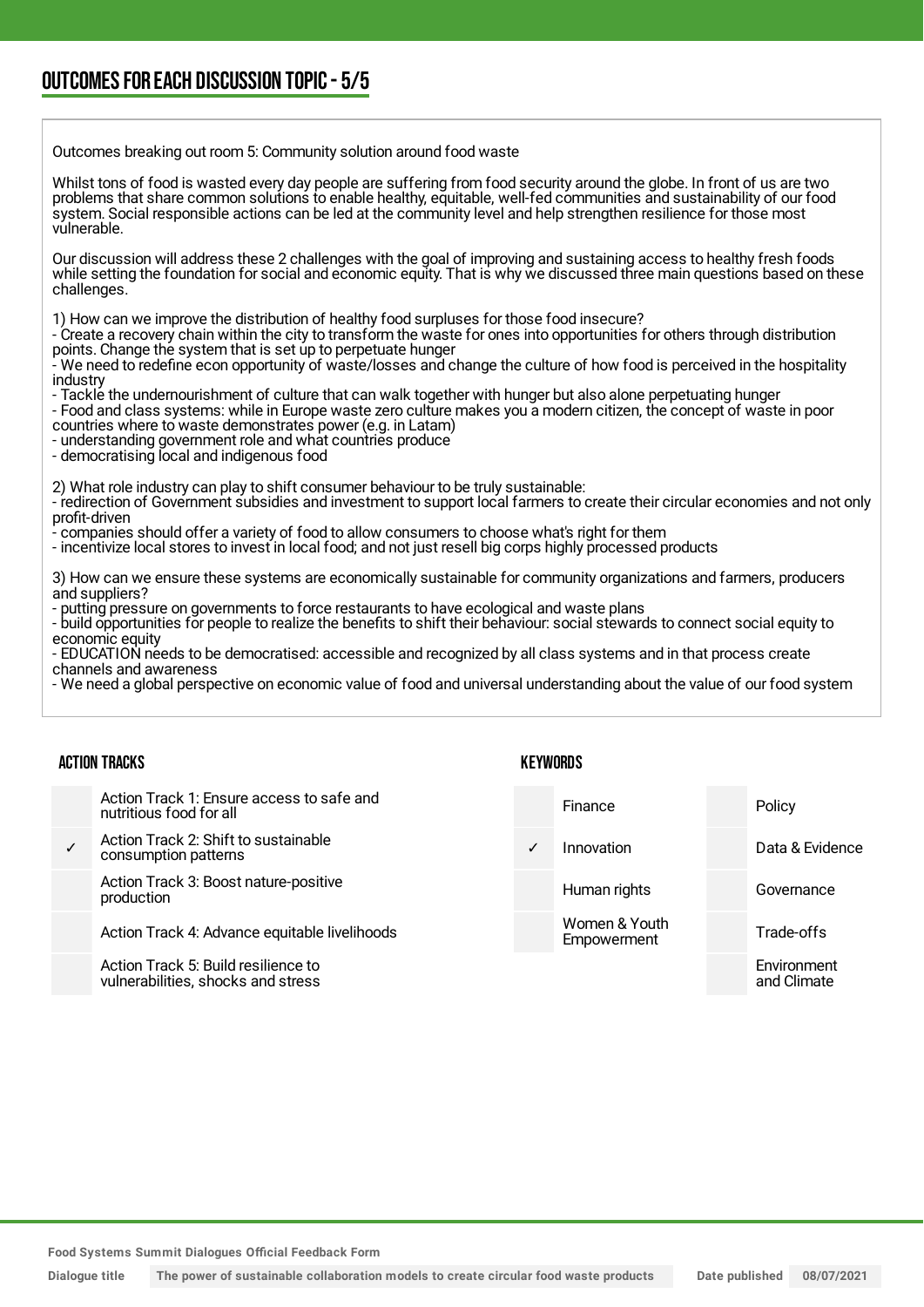### AREAS OF DIVERGENCE

We did not identify many divergence points. Only one of the notetakers noted the following:

"I do not believe in fast change". The only way to get change is to educate the whole society. Kids and teenagers are our future, so we have to ensure projects keep getting carried on in 20 or 30 years. Education is key. We need to teach kids how the food systems work, and how important the whole cycle is. We have to be conscious about what we eat.

During the session the notetaker recorded all outcome on a Miro Board. For more information you can access the board with the link attached.

#### ACTION TRACKS

✓ **Action Tra** consumpt

> Action Tra production

Action Tra

Action Tra vulnerabili

| ick 1: Ensure access to safe and<br>food for all      | Finance                      | Policy                     |
|-------------------------------------------------------|------------------------------|----------------------------|
| ck 2: Shift to sustainable<br>ion patterns:           | Innovation                   | Data & Evidence            |
| ick 3: Boost nature-positive                          | Human rights                 | Governance                 |
| ick 4: Advance equitable livelihoods                  | Women & Youth<br>Empowerment | Trade-offs                 |
| ck 5: Build resilience to<br>ities, shocks and stress |                              | Environment<br>and Climate |

**Food Systems Summit Dialogues Official Feedback Form**